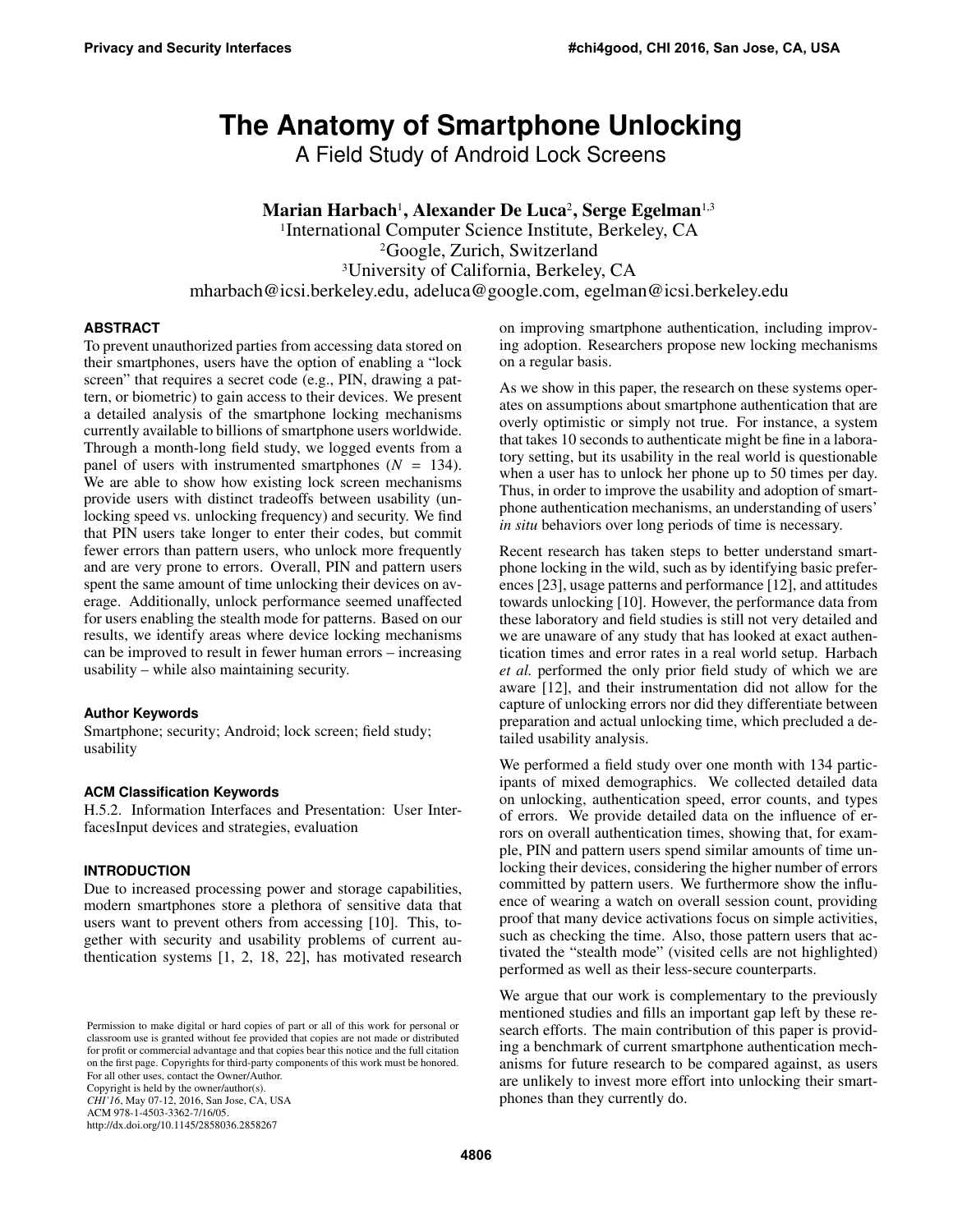### **RELATED WORK**

In this section, we discuss the need for research on smartphone authentication and present research on replacing or extending current systems like PIN and the Android unlock pattern. We also outline work that has looked into users' real world performance and perceptions of these mechanisms.

#### **Smartphone Authentication Systems**

Currently, the most common smartphone authentication mechanisms are PINs, the Android unlock pattern, and biometrics (e.g., Apple's Touch ID or Android's Face Unlock). As they are widely used, security and usability problems become more important. These systems need to prevent unauthorized parties from gaining access to devices (security), while also minimizing the legitimate user's burden (usability), in terms of both cognitive load (e.g., remembering a PIN) and the time it takes to successfully authenticate.

PINs and patterns are both prone to guessing attacks, as users tend to choose easy to remember and consequently easy to guess secrets [\[1,](#page-10-1) [6,](#page-10-4) [20\]](#page-11-3). In addition, authentication codes are highly susceptible to shoulder surfing (i.e., a person spying on the user's input in order to steal the secret) [\[22\]](#page-11-1). Aviv *et al.* also found that smudges on the screens can easily be used to infer an Android unlock pattern [\[2\]](#page-10-2). Finally, side channel attacks using built-in sensors (e.g., accelerometer, microphone, etc.) have been proven to be efficient ways to infer a user's PIN or pattern [\[3,](#page-10-5) [18\]](#page-11-0).

Biometrics have recently become a popular authentication option for smartphones [\[8\]](#page-10-6). While they solve many of the security and usability problems of previous mechanisms, they also have some shortcomings. Besides privacy issues, researchers showed that some biometric systems can be tricked with relatively simple methods (e.g., [\[11\]](#page-10-7)). In addition, users may perceive these systems as being insecure [\[17\]](#page-11-4) or awk-ward to use in specific situations [\[4,](#page-10-8) [8\]](#page-10-6). Thus, getting biometrics right is hard and important: if a mechanism is seen as low-effort *and* secure, users may be motivated to protect their devices when they otherwise would not [\[8,](#page-10-6) [10\]](#page-10-0).

There has also been significant research effort to solve existing security problems of smartphone authentication. These include additional biometric security layers for PINs [\[24\]](#page-11-5) and Android patterns [\[7\]](#page-10-9), external hardware [\[5\]](#page-10-10), or improving security by visual methods like indirect input [\[14,](#page-10-11) [19,](#page-11-6) [21\]](#page-11-7). This is just a small excerpt of the huge body of literature on smartphone authentication. However, for any of these alternative methods to be successfully adopted, a detailed understanding of how users interact with existing smartphone authentication mechanisms *in situ* is needed.

#### **Real World Insights**

To provide a baseline understanding of users' interactions with existing smartphone authentication systems, recent research has begun to examine the ways in which users interact with these mechanisms outside of laboratory environments.

In 2013, von Zezschwitz *et al.* [\[23\]](#page-11-2) provided first insights on the differences between PINs and the Android pattern in a real world setting. However, in their study, users only provided one data point per day, which made real world applicability of the data tenuous at best. In order to fill this gap, Harbach *et al.* [\[12\]](#page-10-3) provided the first real world data on the amount of time users spend unlocking their smartphones relative to the total amount of time spent using them. They also employed experience sampling to provide quantitative data on the likelihood of shoulder surfing, showing that there are very few cases when users perceive this threat. This highlights the appropriateness of context-dependent authentication systems as proposed by Hayashi *et al.* [\[13\]](#page-10-12).

Egelman *et al.* [\[10\]](#page-10-0) performed a series of interviews and online surveys to provide data on why (or why not) users choose to secure their smartphones with locking mechanisms. They also quantified and correlated the breadth of sensitive data stored on users' devices with users' perceptions surrounding that data. For instance, they showed that access to email is a heavily underestimated risk.

While this previous work has painted a better picture of how users interact with smartphone locking mechanisms and suggested ways in which smartphone locking mechanisms can be improved, we are unaware of any prior studies that have examined lock screen interactions in detail. The data presented in this paper contributes to this line of work by filling a gap left by Harbach *et al.* [\[12\]](#page-10-3) and Egelman *et al.* [\[10\]](#page-10-0) in that we provide detailed quantitative data on users' interactions with these mechanisms *in situ*.

## **METHOD**

Our goal was to answer the following research questions in order to provide a deeper understanding of real world unlocking performance, as well as to collect benchmarks and ideas for the development of future novel locking mechanisms:

- 1. How much time do users spend interacting with lock screen UI elements each day?
- 2. Does wearing a watch influence how frequently the phone is activated or unlocked?
- 3. How much time do users spend on the lock screen before beginning to unlock?
- 4. How long does a successful unlock attempt take?
- 5. How do code length and line visibility impact successful unlock time?
- 6. How many errors do users commit when unlocking their phones?
- 7. How long do additional attempts take and how much time is wasted through errors in total per day?
- 8. Which types of errors occur most frequently?
- 9. How frequently does the lock screen actually prevent someone from accessing the phone?
- 10. What are users' subjective views of the time it takes to unlock and the errors committed?

In order to obtain the fine-grained field data about users' unlocking behaviors needed to answer these questions, we had to instrument users' primary smartphones. This also required a modification of the Android operating system and thus flashing a new operating system onto users' devices. To facilitate such studies, the University of Buffalo offers aca-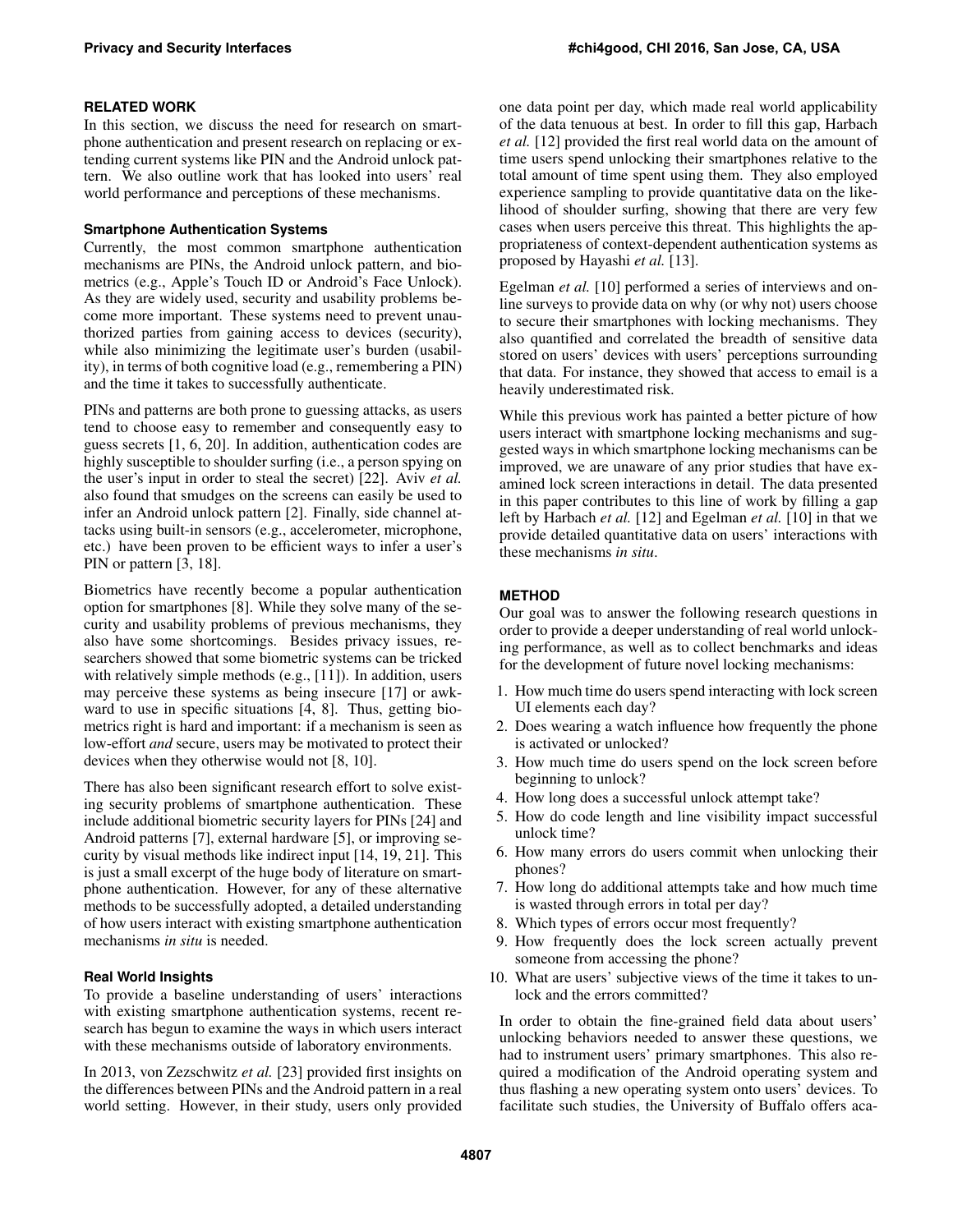

<span id="page-2-1"></span>Figure 1. The events and transitions logged during data collection. Sessions are framed by screen on and off events. After key entry has begun with the first touch on the unlocking UI elements, the entered code can either be correct, wrong, or too short. If the code was correct, code entry was not yet again necessary, or no code is needed (slide-to-unlock), the lock screen is dismissed.

demic researchers access to the PhoneLab panel<sup>[1](#page-2-0)</sup> [\[15\]](#page-10-13) of more than 200 participants who have received customized smartphones. These LG Nexus 5 phones run a modified Android Open Source Project (AOSP) build and are instrumented to send log entries to a central server. The phones are periodically updated over-the-air so that data collection and experimentation modifications can be deployed in a flexible manner. Participants primarily include students and staff from the University of Buffalo.

We extended the instrumentation available on PhoneLab to collect the necessary data, which was transparently distributed to the panel as an over-the-air update of their phones. At the end of the study period, we also deployed a survey instrument to participants to collect qualitative information on their unlocking behaviors. In the next sections, we describe our instrumentation and the exit survey in more detail.

## **Logging**

To gather detailed data on unlocking events, we created log entries that were modeled based on a finite state machine (Figure [1\)](#page-2-1): a session usually starts with the screen being turned on. Following that, a user may interact with notifications and other widgets on the lock screen, she may further unlock the phone, or turn the screen back off. Turning the screen off involves no interaction with lock screen elements (i.e., the user can either press the power button or allow the screen to timeout), whereas further unlocking the device involves interaction with lock screen UI elements. This initial interaction can amount to entering the first digit or character, inputting the first pattern stroke, or simply beginning to slide across the screen to unlock the phone. We denote this point in time as KeyEntryBegin. Previous work referred to the time before beginning key entry as preparation time [\[21\]](#page-11-7).

After key entry begins, the entered code can either be correct, incorrect, or too short. If the code is entered incorrectly five times, the user will be prevented from trying again for 30 seconds. If a code was too short (three digits/strokes or less), Android does not count the attempt towards the number of failed attempts. After the key was entered correctly, the Keyguard (i. e., the lock screen) is dismissed. We also log this event to detect dismissals without code entry, e. g., when the lock screen timeout (the time before a re-authentication is necessary) was not yet reached or when the user is not using a code-based lock. The latter case means that the slide-tounlock method (s-t-u) is used, which does not involve a code, but simply sliding the finger across the screen to dismiss the lock. Android also offers the option to entirely disable the lock screen, which causes the phone to immediately show the home screen when pressing the power button.

After a failed or too-short unlock attempt, a user can either retry (if any attempts are left), or abort unlocking altogether, which will be logged as a screen off event. Finally, if the phone was unlocked successfully and subsequently interacted with, the screen will eventually be turned off again (by manually pressing the power button or reaching an idle timeout).

To capture the necessary data, we relied on log output captured by the PhoneLab instrumentation. The custom AOSP build already included log output for certain system events. We reused output generated for screen-related events. SCREEN ON and SCREEN OFF actions are broadcasted when the user presses the hardware button to turn on the screen and when a timeout or another button press causes the screen to turn off respectively. As in the previous study by Harbach *et al.* [\[12\]](#page-10-3), these events frame the user's interaction with the device. We then modified several classes in com.android.keyguard to capture the lock-related events. With each event, we captured additional information, such as the type of lock screen being used (i.e., PIN, pattern,

<span id="page-2-0"></span> $<sup>1</sup>$ http://phone-lab.org – last access 08/31/15</sup>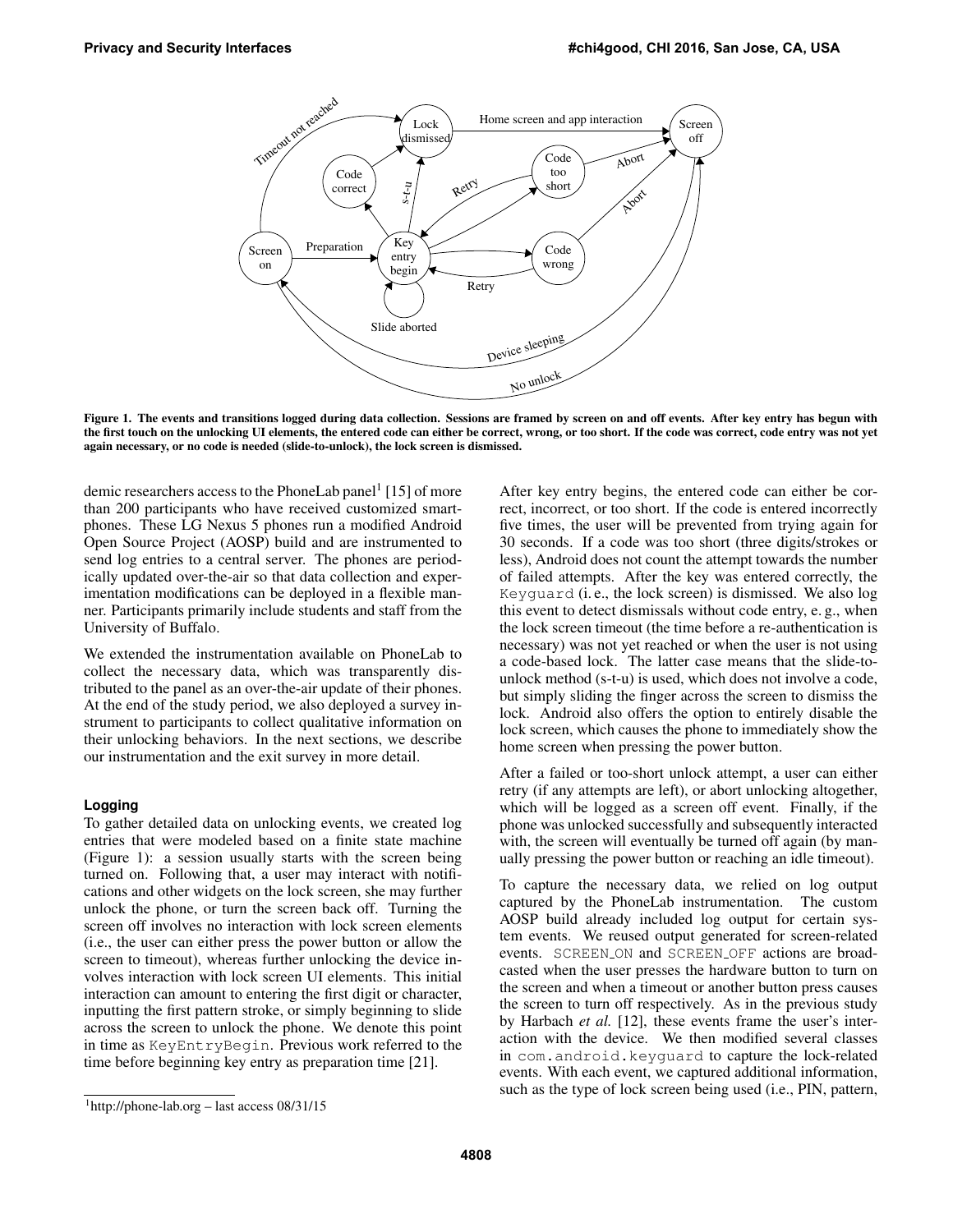or slide-to-unlock), the length of the entered code, whether or not a drawn pattern was visible (the so-called "stealth mode"), the reason for turning the screen off (by the user or a timeout), and how many attempts had already been made. The accuracy of the collected data, especially the timestamps, will be discussed in the Limitations section.

Finally, in post processing, we converted the sequence of events in the log into statistics about the respective transitions of the state machine.

#### **Survey**

At the end of our data collection period, PhoneLab staff emailed participants a link to our online exit survey. As an incentive to complete the survey, we created a drawing for a \$100 Amazon gift card. The survey asked for demographic information and subjective views of the unlocking process. These views were collected by proposing statements (e. g. "unlocking my phone is easy") to which participants were asked to indicate their agreement on a 7-point Likert scale. We also asked them open-ended questions to tell us about situations in which they were particularly happy to have a lock screen or particularly annoyed to have a lock screen, and whether there are any situations in which they usually struggle to unlock their phones.

#### **Statistical Analysis**

There are two ways in which we can look at the log data we collected: (a) summarizing the logged data by user and comparing users' performances; and (b) using the raw information. The latter case allows for a detailed view on the entire distribution of all collected events, while the former results in a loss of information. However, most statistical tests operate under the assumption that individual data items are independent of each other and thus require summarizing per user first. When looking at differences between lock screen types, we will thus be relying on data that is first summarized per user. However, to also give a sense of the total distribution of the timing data we gathered, we will also be discussing some of the raw values. To clarify which data was summarized per user first and which was not, per user data will be marked with a section sign  $({}^{8})$  and raw data with a double dagger  $({}^{4})$ .

When conducting significance testing, we use non-parametric tests, as many of the distributions we encountered were skewed. Unless otherwise noted, we use Kruskal-Wallis rank sum tests for between-groups analyses with more than two groups and Wilcoxon rank sum tests for data between two groups as well as post-hoc pairwise testing with Holm corrections. As there is no immediate effect size measure for Kruskal-Wallis tests, we report the effects of the significant pairwise tests using the  $r = Z/\sqrt{N}$  metric.

#### **RESULTS**

We collected data from July 15 to August 31, 2015 using the PhoneLab panel, yielding data from 202 individuals. Before analysis, we cleaned the data to exclude participants from whom we received less than 30 full days of data (57 users). These participants are likely to either not have installed the AOSP update during the period of study or did not connect their phones to WiFi on time to upload the logging data. We trimmed the remaining data to only include full days from midnight to midnight. We also cut down the data to the first 30 full days, so that we can base the analysis on an equal amount of time per participant. Finally, we removed a further 8 participants who used multiple types of lock screens during the study period, 2 who used a password, and 1 who disabled the lock screen altogether, as their small numbers preclude comparative analysis.

For these remaining 134 participants, we preprocessed log data to discard events that were out of order. This was likely caused by threading issues in AOSP, causing a log entry for a later event to be written before an earlier event's entry. This and data accuracy are discussed in the Limitations section. Overall, cleaning amounted to 1.2 % of events being discarded on average<sup>§</sup>.

| $N_{\text{survey}}$       | 71             |                                   |
|---------------------------|----------------|-----------------------------------|
| Age                       |                | $19 - 70$ years, $Mdn = 35$ years |
| Gender                    | 36             | female                            |
|                           | 34             | male                              |
|                           | 1              | n/a                               |
| <b>Ethnicity</b>          | 38             | white                             |
|                           | 5              | hispanic/latino                   |
|                           | $\overline{4}$ | black/african american            |
|                           | 1              | native american                   |
|                           | 14             | asian/pacific islander            |
|                           | 6              | other                             |
|                           | 3              | n/a                               |
| <b>Highest degree</b>     | 11             | high school diploma or less       |
|                           | 40             | bachelor/master degree            |
|                           | 18             | doctorate/professional degree     |
|                           | 2              | n/a                               |
| Annual household income   | 34             | less than \$50k                   |
|                           | 19             | less than \$100k                  |
|                           | 13             | more than \$100k                  |
|                           | 5.             | n/a                               |
| $N_{logging}$             | 134            |                                   |
| Lock screen type          | 32             | <b>PIN</b>                        |
|                           | 35             | pattern                           |
|                           | 67             | slide-to-unlock                   |
| Avg. PIN length           | 4.25           | digits ( $sd = .84$ , range: 4-8) |
| Avg. pattern length       | 5.9            | cells ( $sd = 1.81$ , range: 4-9) |
| Pattern strokes invisible | 8              | participants                      |

<span id="page-3-0"></span>Table 1. Participant demographics.

Of the 134 participants we received log data from, 71 completed our survey. We suspect that the remaining 63 participants were not motivated to respond, as prior PhoneLab data collection has been effortless for them. Table [1](#page-3-0) gives an overview of the available demographics. The type of lock screen used did not differ based on demographic properties.

In total, we observed an average of 246.4 events per user per day ( $\sigma = 181.7$ , *Mdn* = 197.7, ranging from 33.4 to  $(1, 170.9)^8$ . In the following, we will present data to answer the research questions introduced above.

#### **Total Time Spent Using and Unlocking**

Our first goal was to examine the actual time participants spend interacting with the security mechanism per day to get an idea of how much effort they are investing. Previously,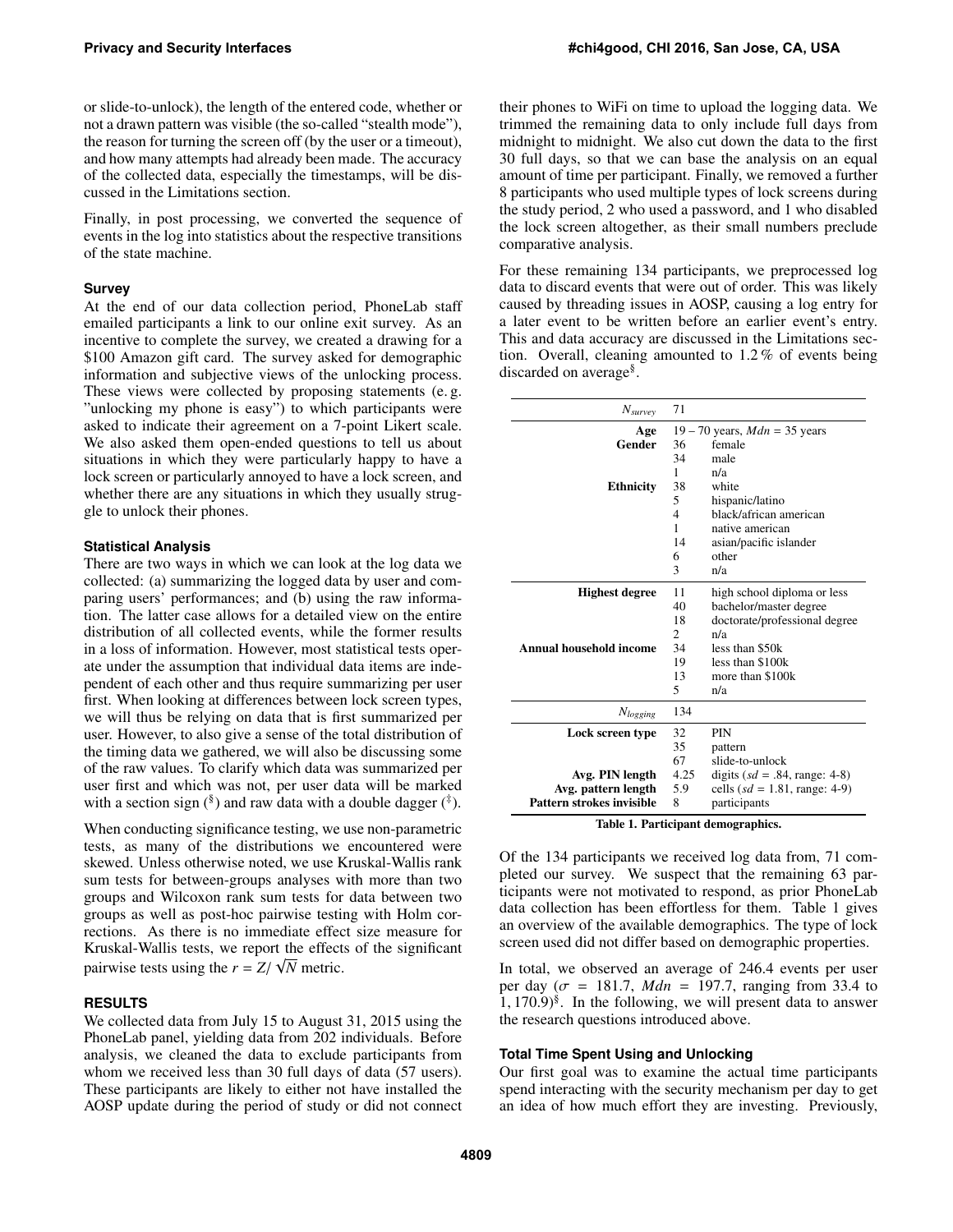| Method                         | # sessions/day                                               | # unlocks/dav                                                                                | Time spent unlocking/day [s]                                                      | <b>Locked Session Length [s]</b>                             | <b>Unlocked Session Length [s]</b>                                     |
|--------------------------------|--------------------------------------------------------------|----------------------------------------------------------------------------------------------|-----------------------------------------------------------------------------------|--------------------------------------------------------------|------------------------------------------------------------------------|
| Slide<br>Pattern<br><b>PIN</b> | 75.0 (56.2, 58.4)<br>76.8 (54.7, 62.5)*<br>53.2 (44.7,46.1)* | $42.6(29.6, 35.8)^*$<br>44.1 $(32.0, 36.5)$ <sup>+</sup><br>$29.5(22.6, 22.3)$ <sup>**</sup> | $8.0(5.2, 6.8)^{*+}$<br>$64.1 (87.8, 48.7)^*$<br>$58.3(69.2, 36.8)^+$             | 87.1 (178.4, 44.6)<br>58.1 (65.4, 32.0)<br>59.6 (59.5, 38.7) | 287.3 (225.8, 224.6)*<br>316.4 (177.4, 264.2)<br>537.0 (762.3, 331.3)* |
| <b>Overall</b>                 | 70.3(53.8, 57.1)<br>$\chi^2$ = 7.0, p = .03<br>$r^* = 32$    | 39.9 (29.2, 31.8)<br>$\chi^2$ = 7.5, p = .02<br>$r^{\pm} = .47, r^* = .41$                   | 34.7(61.8, 18.3)<br>$\chi^2$ = 89.6, p < .0001<br>$r^{\ddagger} = .79, r^* = .75$ | 73.0 (133.9, 39.1)<br>$\chi^2$ = 2.43, p = .30               | 354.6 (423.6, 259.5)<br>$\chi^2$ = 6.75, p = .034<br>$r^* = .25$       |

<span id="page-4-0"></span>Table 2. Session statistics by type of lock screen used (mean, σ, Mdn)<sup>§</sup>. Pairwise significantly different cells in each column are marked with an asterisk\*<br>or plus sign\*(holm-corrected Wilcoxon rank sum tests *n < 0*5). or plus sign<sup>+</sup>(holm-corrected Wilcoxon rank sum tests  $p < .05$ ).



<span id="page-4-1"></span>Figure 2. Relationship between time spent unlocking per day and average number of sessions per day given different lock screen types§ .

Harbach *et al.* [\[12\]](#page-10-3) reported that users spend an average of 2.6 minutes per day unlocking their devices. However, their analysis considered the total time from turning the screen on to dismissing the lock screen. It stands to reason that only a fraction of that time is actually devoted to entering a code. Table [2](#page-4-0) gives an overview of sessions and unlocks per participant per day. Both sessions and unlocks differ significantly by type of lock screen used. The number of activations and unlocks per day align with the findings of Harbach *et al.* [\[12\]](#page-10-3). However, our more detailed data show that much less time is actually spent unlocking the device per day on average.

Furthermore, pattern and PIN users predictably spent significantly longer unlocking their devices than slide-to-unlock users (Table [2\)](#page-4-0). Interestingly, the overall effort in terms of time spent for the code-based locking mechanisms is similar. It is important to note, that while most participants spent less than 100 seconds per day, a few participants spent almost 400 seconds or more (Figure [2\)](#page-4-1). The figure also shows that our set of participants included both inactive and very active users.

To put the time spent unlocking into perspective, Table [2](#page-4-0) also provides an overview of participants' average session lengths by lock screen type. The length of sessions with unlocks differed significantly between lock screen types: PIN users' sessions took almost twice as long as sessions by slide-to-unlock users. Pattern users' session lengths fell in between. Session lengths of non-unlock sessions did not differ significantly between lock screen types. So, while PIN users spend significantly more time after having unlocked the device, they also unlock less frequently. This suggests a different usage pattern for these participants.

Finally, for each session, we also collected the termination reason, that is, how the screen was turned off. On average, participants terminated sessions themselves (using the power button) in 61.9 % of sessions ( $\sigma = 26.8\%$ , *Mdn* = 71.8 %, ranging from 1.8% to 95.7%)<sup>§</sup>. As expected, this proportion did not differ significantly between lock screen types (Kruskal-Wallis  $\chi_2^2 = 2.4$ ,  $p = .3$ )<sup>§</sup>.

## **Wearing a Watch**

When designing this study, we realized that there could be a mitigating factor for the difference between activations and unlocks observed in previous studies: users regularly wearing watches may rely less on their phones to tell the time. Also, having a smartwatch would further reduce this need by showing notifications on the watch. So, as a side note to the main aim of this paper, we asked in the exit survey whether participants regularly wear a watch or smartwatch. Out of the 71 participants who responded to the survey, 31 indicated they wear a watch, and two a smartwatch, on a regular basis. While this precludes looking at the specific effect of smartwatches on activations, we found that the 33 participants with any type of watch (61.3 activations per day,  $\sigma$  = 56.3, *Mdn* = 46.6) activated their phones significantly less frequently ( $W = 456$ ,  $p < .05$ ,  $r = .23$ ) than participants without watches (68.1 activations per day,  $\sigma = 31.0$ ,  $Mdn = 64.6$ . The number of unlocks per day, however, did not differ significantly between these two groups.

#### **Time Needed Before an Unlock Attempt**

As already shown above, our data provides a more detailed look at the unlock process. So next, we wanted to see whether the time before key entry begins differs for lock screen types. This first step after turning the screen on has been referred to as "preparation." Depending on a user's intention, he or she may look at notifications first and then unlock the phone, or unlock the phone straight away; the preparation phase measures how long she spent on the locked screen prior to initiating an unlock attempt (i. e., starting to draw a pattern, enter a PIN, or sliding her finger). In Figure [1,](#page-2-1) this is the transition between "screen on" and "key entry begin."

We observed that preparation times vary widely. Averaging per participant, the mean preparation time is 71.5 seconds per attempt ( $\sigma = 131.9$ ,  $Mdn = 38.7$ )<sup>§</sup> when the participant does not unlock the device. If an unlock follows the preparation not unlock the device. If an unlock follows the preparation, however, mean preparation time per participant and attempt is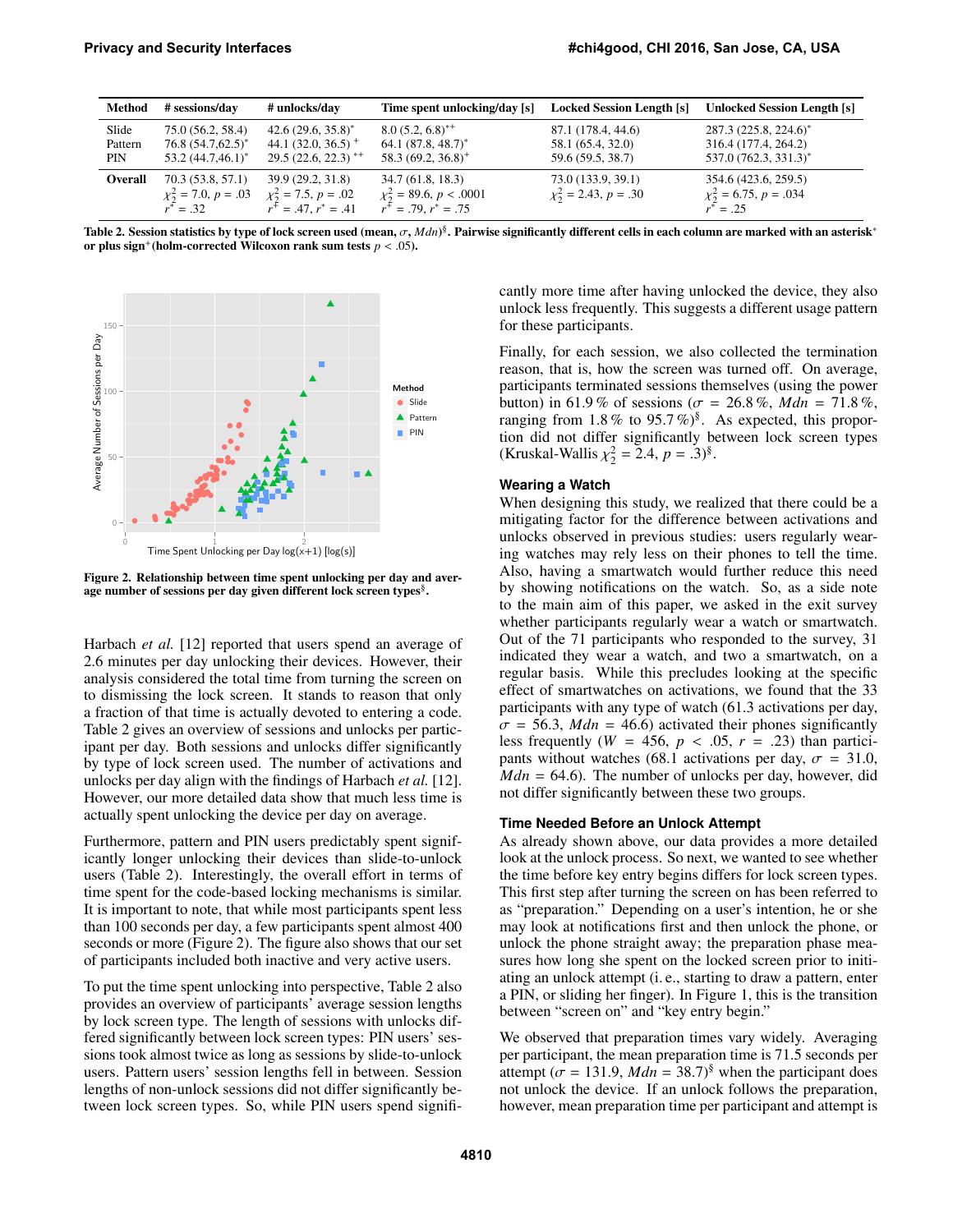

<span id="page-5-0"></span>Figure 3. Distribution of preparation time between lock screen types<sup>‡</sup>. The log-scale x-axis shows sub-second intervals to the left of zero and longer intervals to the right.

22.7 seconds ( $\sigma = 84.1$ ,  $Mdn = 3.4$ )<sup>§</sup>. As the median value suggests the majority of preparation intervals is briefer than suggests, the majority of preparation intervals is briefer than four seconds and likely represents the cases where users do not check notifications first.

Figure [3](#page-5-0) shows a log-scale histogram of preparation times separated by lock screen types used when an unlock followed‡ . Preparation times significantly differ between lock screen type  $(K-W^2_Z = 22.2, p < .0001)^{\frac{5}{5}}$ , with pairwise tests<br>vielding significant results ( $n < 05$  – 24 <  $r < 42$ ) between yielding significant results ( $p < .05$ , .24 <  $r < .42$ ) between all lock screen types. Median preparation time for slide-tounlock is 2.2s, 4.3s for pattern, and 9.8 s for PIN.

One explanation for the differences we observed in preparation times are recall processes. For instance, preparation times for slide-to-unlock might be so brief because there is almost no recall involved; one can slide the finger across the device in the right spot without even looking at the screen. Pattern might be quicker than PIN because the user needs to recall the PIN first, while with a pattern, the user only needs to find the starting position. However, there is an alternative hypothesis: as we cannot prove causation (an additional study is needed), slower people may simply be more predisposed to using PINs rather than patterns.

#### **Duration of Successful Unlocks**

Next, we look at successful unlock attempts to establish a baseline that future mechanisms can use to evaluate their performance. The data we collected includes 160,746 unlock sessions, of which 75,298 (46.9 %) involved entering an unlock code. The remaining 53.1 % pertained to users without code-based lock screens or unlock attempts where entering the code was unnecessary (timeout not yet reached). Of these code-based unlock sessions, 68,739 (91.2 %) were immediately successful (i. e., unlocking the device on the first try) and took 1.18 seconds on average ( $\sigma = 33.98$ ,  $Mdn = .82$ )<sup> $\pm$ </sup>.<br>In the remaining code-based unlock sessions participants In the remaining code-based unlock sessions, participants aborted their unlock attempts in 768 (1.0 %) cases, and another 5,790 (7.7 %) unlock sessions involved at least one error. These will be discussed in more detail in the next section.



<span id="page-5-1"></span>Figure 4. Distribution of successful unlock attempt time between different lock screen types<sup>‡</sup>.

The time a successful unlock takes is very different between lock screen types  $(K-W\chi^2_Z = 107.6, p < .0001$ , pairwise tests<br>all  $p < .0001$ , pairwise offect sizes  $74 < r < .828$ ; slide to all  $p < .0001$ , pairwise effect sizes  $.74 < r < .82$ )<sup>§</sup>: slide-to-<br>unlock users take 230ms on average ( $\sigma = 43$  Mdn = 224) unlock users take 230ms on average ( $\sigma = 43$ , *Mdn* = 224), pattern users 910ms ( $\sigma$  = 625, *Mdn* = 739), and PIN users 1,963ms ( $\sigma = 1,665, Mdn = 1,535$ ). The differences also become apparent in the histogram of all successful unlock attempts (Figure  $4$ )<sup> $\ddagger$ </sup>. Given the long tails of the distributions, Table [3](#page-5-2) lists the quantiles for each unlock method<sup>‡</sup>.

| Method  | $25 \%$ | 50 %  | 75%   | 90%   |
|---------|---------|-------|-------|-------|
| Slide   | 120     | 150   | 210   | 420   |
| Pattern | 510     | 660   | 880   | 1.225 |
| PIN     | 920     | 1.200 | 1.729 | 2.380 |
| Overall | 158     | 480   | 880   | 1.397 |

<span id="page-5-2"></span>Table 3. Quantiles of successful unlock times in milliseconds $^\ddag$ .

#### **Influence of Code Length and Line Visibility**

Another aspect worth looking at is the correlation between code length and successful unlock time. Unfortunately, only 2 PIN users did not have a PIN of length four, which precludes statistical analysis for this lock screen type. However, pattern users showed more variety: eight participants chose a pattern of length 4, thirteen of length 5, two of length 6, four of length 7, two of length eight and seven of length 9, allowing us to take a closer look at timing differences between those groups. To this end, we fit a linear model using pattern length to explain average time for a successful unlock (Fig-ure [5,](#page-6-0)  $F(1, 33) = 36.53$ ,  $p < .0001$ , adjusted  $R^2 = .51)^8$ . Per additional cell used in the pattern the successful unlock time additional cell used in the pattern, the successful unlock time increases by 147 ms on average.

Finally, there was no significant difference between the successful unlock times for participants with hidden pattern strokes (i.e., "stealth mode"; 8 participants) and those without (27 participants,  $W = 135$ ,  $p = 0.30$ <sup>§</sup>. While this indicates that our stealth mode participants did not observably take that our stealth mode participants did not observably take more time to correctly enter their patterns, this data is confounded by the fact that these two groups were self-selected: there is no evidence that forcing all participants to use stealth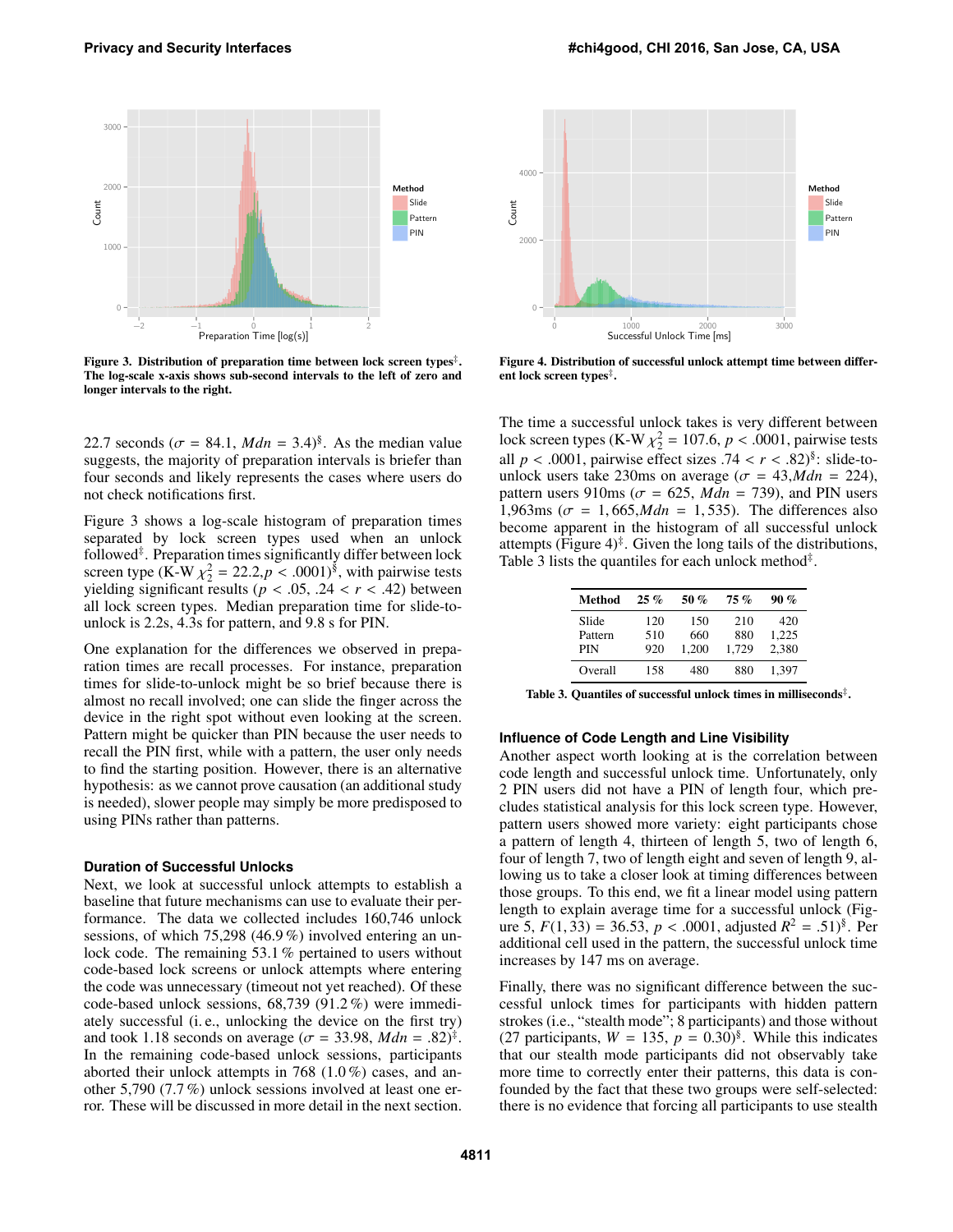

<span id="page-6-0"></span>Figure 5. Regression model built to explain successful unlock time based on pattern length<sup>§</sup>.

mode would not increase their unlock times. That is, those who chose to enable stealth mode were likely already comfortable entering their patterns.

#### **Number of Unlock Errors Committed**

In this section, we examine the number of errors the 67 participants of code-based lock screens committed. In 6,558 instances (11.5 %), unlock attempts did not result in success immediately or at all. Pattern users committed errors much more frequently  $(5,667 \text{ of } 46,921 \text{ attempts}, 12.1 \%)$  than PIN users (891 of 28,376 attempts,  $3.1\%$ )<sup> $\ddagger$ </sup>. On average, pattern users needed 1.13 attempts ( $sd = .06$ ,  $Mdn = 1.11$ ) to successfully unlock their devices, while PIN users only needed 1.04 attempts (*sd* <sup>=</sup> .03, *Mdn* <sup>=</sup> <sup>1</sup>.03, *<sup>W</sup>* <sup>=</sup> 1064, *<sup>p</sup>* < .0001,  $r = .88$ <sup>§</sup>. Thus, given the average number of unlocks per day presented above a PIN user would commit 1.3 errors day presented above, a PIN user would commit 1.3 errors  $(\sigma = 1.2, Mdn = 1.0,$  ranging from .07 to 4.1), while a pattern user would commit 8.0 ( $\sigma$  = 6.6, *Mdn* = 4.9, ranging from 0.4 to  $26.4$ <sup>§</sup>.

#### **Time to Recover from Errors**

Unlock errors make the unlocking process take longer, as the user needs to recover. This includes realizing that an error was made, potentially remembering the correct code, and then retrying. Table [4](#page-6-1) gives an overview of the time additional unlocks take for PINs and patterns. Pattern users spend twice as much time on successive attempts, whereas PIN users spend only about a third more. Given the average error rate, unlocking errors contribute 13.4 seconds (20.9 %) to each pattern user's daily unlocking time of 64.1 seconds on average§ . For PIN users, this time amounts to 3.5 seconds  $(6.0\%)$  of the overall average of 58.3 seconds<sup>§</sup>. Pattern users thus need to invest more than three times as much effort in terms of time to compensate for errors.

| Method         | <b>First attempt</b>    |                                    |                                |
|----------------|-------------------------|------------------------------------|--------------------------------|
| Pattern<br>PIN | 791<br>1.952            | $\sigma = 371$<br>$\sigma = 1,765$ | $Mdn = 703$<br>$Mdn = 1,500$   |
| Method         | <b>Further attempts</b> |                                    |                                |
| Pattern        | 1.699                   | $\sigma = 2.805$                   | $Mdn = 1,069$<br>$Mdn = 2,413$ |

<span id="page-6-1"></span>PIN 2,668  $\sigma = 1,141$  *Mdn* = 2,413<br>Table 4. Mean unlocking time per user based on attempt and lock screen type in milliseconds $§$  .

Besides using their phones less frequently, the lower error rate provides another explanation of why the overall time PIN users spend unlocking is similar and even a little lower than the pattern users', even though PIN users take longer to unlock with each session and additional attempts also take longer. This also provides an opportunity for improvement: reducing the error rate of pattern users would allow them to save up to a fifth of their unlocking time per day on average. This may also make the pattern lock more attractive for users currently not using a code-based locking mechanism.

#### **Types of Errors Committed**

Looking at the types of errors committed, PIN and pattern users show similar behaviors. Table [5](#page-6-2) lists the most common errors for both mechanisms. Single errors are the most frequent, accounting for more than 70 % of errors in both unlocking methods<sup>‡</sup>. Interestingly, for both methods, single errors without successful unlocks are in the top five. Those most likely represent accidental inputs without the true intention to unlock (e.g., "pocket dialing"). Truly critical errors – those attempts where the lock screen was not dismissed after five failed attempts – are discussed in the next section.

| <b>Method</b> | <b>Error</b> type | Count | <b>Proportion</b> |
|---------------|-------------------|-------|-------------------|
| Pattern       | fs                | 2736  | 48.3%             |
|               | ts                | 1353  | 23.9%             |
|               | t                 | 385   | 6.8%              |
|               | ffs               | 269   | 4.8%              |
|               | tts               | 192   | 3.4%              |
|               | fts               | 135   | 2.4%              |
|               | f                 | 120   | 2.1%              |
| <b>PIN</b>    | fs                | 477   | 53.5%             |
|               | ts                | 291   | 32.7%             |
|               | f                 | 30    | 3.4%              |
|               | tts               | 27    | $3.0\%$           |
|               | t                 | 21    | 2.4%              |

<span id="page-6-2"></span>Table 5. Types of errors by unlocking method, explaining more than 90 % of total errors. f=failed (code wrong), t=too-short (code too short to be counted as proper attempt), s=success<sup>‡</sup>.

Too-short errors are responsible for 43.8 % of pattern users' failed unlock attempts. While not counted towards the lockout threshold (i.e., the number of failed attempts the user can make before the device prevents additional attempts), these 2,487  $(5.3\%)^{\ddagger}$  of all pattern entry attempts are delaying the unlock process, likely due to slipping up while entering the pattern by lifting the finger too early. Last, enabling stealth mode (i. e., when the pattern strokes are invisible) did not observably influence the number of additional attempts necessary to unlock the device  $(W = 73, p = .17)^{\$}$ .

#### **Access Prevented**

The last aspect of our data analysis concerned whether we would actually be able to observe instances where the lock screen prevented access to the device. Such unlock attempts have been called critical errors in previous work (e.g., [\[9\]](#page-10-14)) and are usually assumed to happen after three attempts. On Android, however, critical errors occur after having entered a PIN or pattern incorrectly 5 times, excluding attempts that are too short. The user then has to wait 30 seconds before being able to attempt key entry again. Critical errors in a field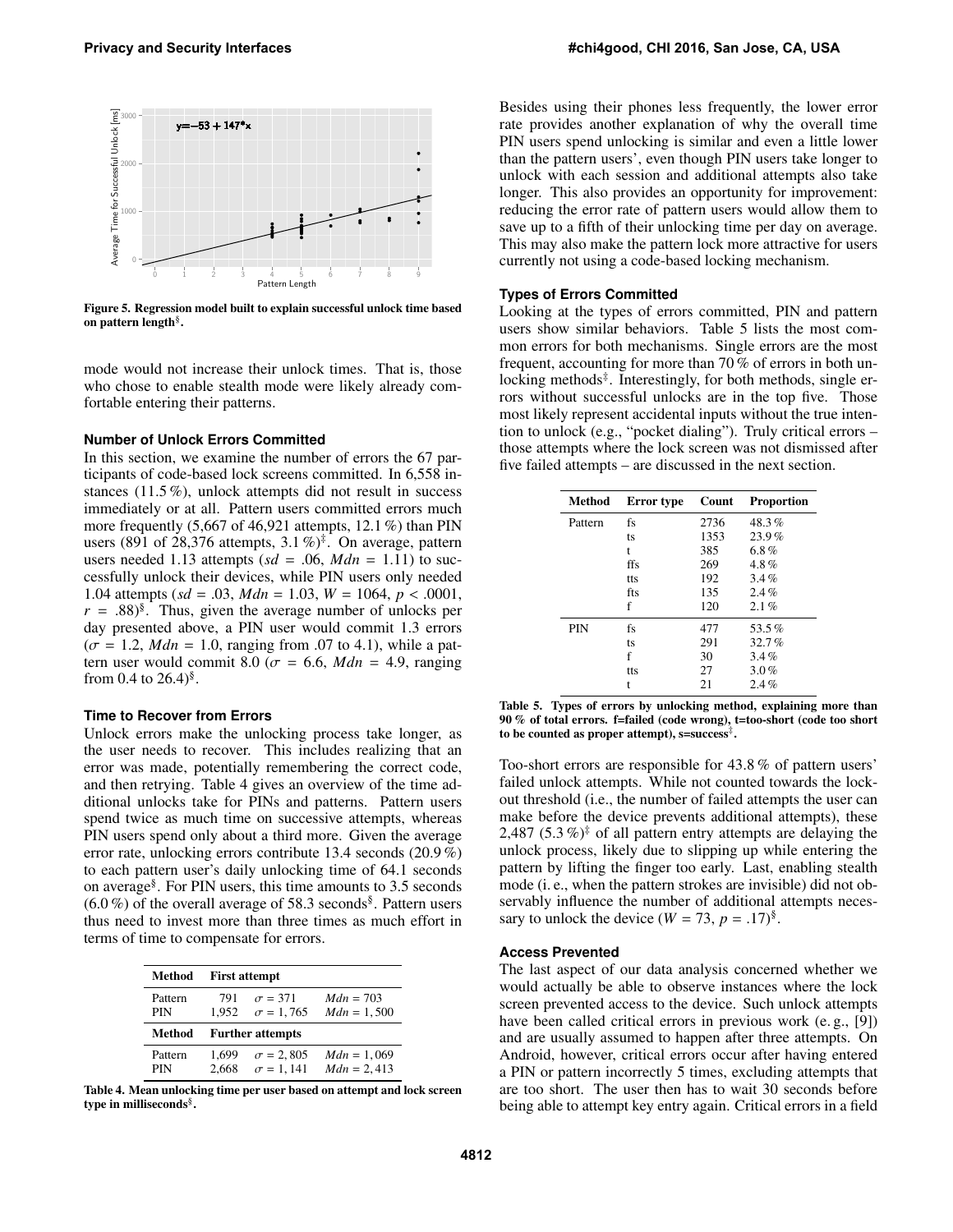

<span id="page-7-0"></span>Figure 6. Sentiments of survey participants. They were asked to rate their agreement to the respective statements on a 7-point numerical scale.

study scenario are either cases where a legitimate user has trouble remembering or entering the code (false positives), or an unauthorized user was trying to get access (true positives).

We observed no critical errors for PIN users and only six critical errors committed by five different pattern users. These included a large number of additional too short attempts, suggesting that they may result from unintentional input or someone like a child playing with the device.

On the other hand, we can look at all unlock attempts for code-based lock screens that were aborted with at least one failed entry attempt as an upper bound of access attempts that were prevented. We observed such cases for 28 pattern users and for 12 PIN users. Individual PIN users had as many as 8 such events while one pattern user had aborted attempts in 30 instances. These numbers would suggest that lock screens are effective at keeping others from using the phone. However, it is very likely that they include instances where our participants aborted themselves. Of course, this does also not account for cases where simply seeing an active, codebased lock screen deters an unwanted person from using the device. A dedicated investigation is necessary to determine lock screen efficacy in terms of its security goals.

Altogether, our dataset seems to suggest that truly critical errors are very rare events for most users: they do not happen within a given month. Yet, lock screens may still be effective in deterring unwanted use.

#### **Qualitative Data**

After finishing log data collection, we sent out survey invitations to all PhoneLab participants. As mentioned before, 71 completed the survey. Of those, 39 used PIN or pattern as their lock screen. Figure [6](#page-7-0) gives an overview of sentiments toward code-based lock screens that the 71 respondents provided. Participants appreciate the protection that their lock screens afford them and they mostly think their lock screens are fast and easy. However, they also indicated that lock screens can be annoying sometimes and that they would like to have easier and quicker alternatives. Most participants did not feel that they get codes wrong frequently or have problems unlocking their devices. Code-based locks were also not perceived as being difficult. The responses of participants with a code-based lock screen did not differ significantly based on their respective type of lock screen.

The remaining item asked participants with code-based lock screens if they were ready to invest more time into using a more secure alternative. The majority of respondents did not agree with this statement. Similarly, respondents without code-based locks would not adopt a secure lock screen if it was just more secure. However, most of them would be ready to adopt one if it took less of their time.

We also asked participants to describe situations in which they were particularly happy to have a code-based lock screen on their device. The 18 respondents who gave accounts of such instances mostly described situations where a phone was misplaced or lost and the code prevented attackers from either abusing or keeping it in the participant's view. One participant said: *"Dropped my phone while walking on [a beach]. I think the phone was left on a railing because it did have a lock feature."* The other type of situation several participants mentioned was when visitors, such as dates, family members or children are present and the code then affords them protection: *"When I went to visit my 5 year old cousin and he always wanted to play with my phone."* Another participant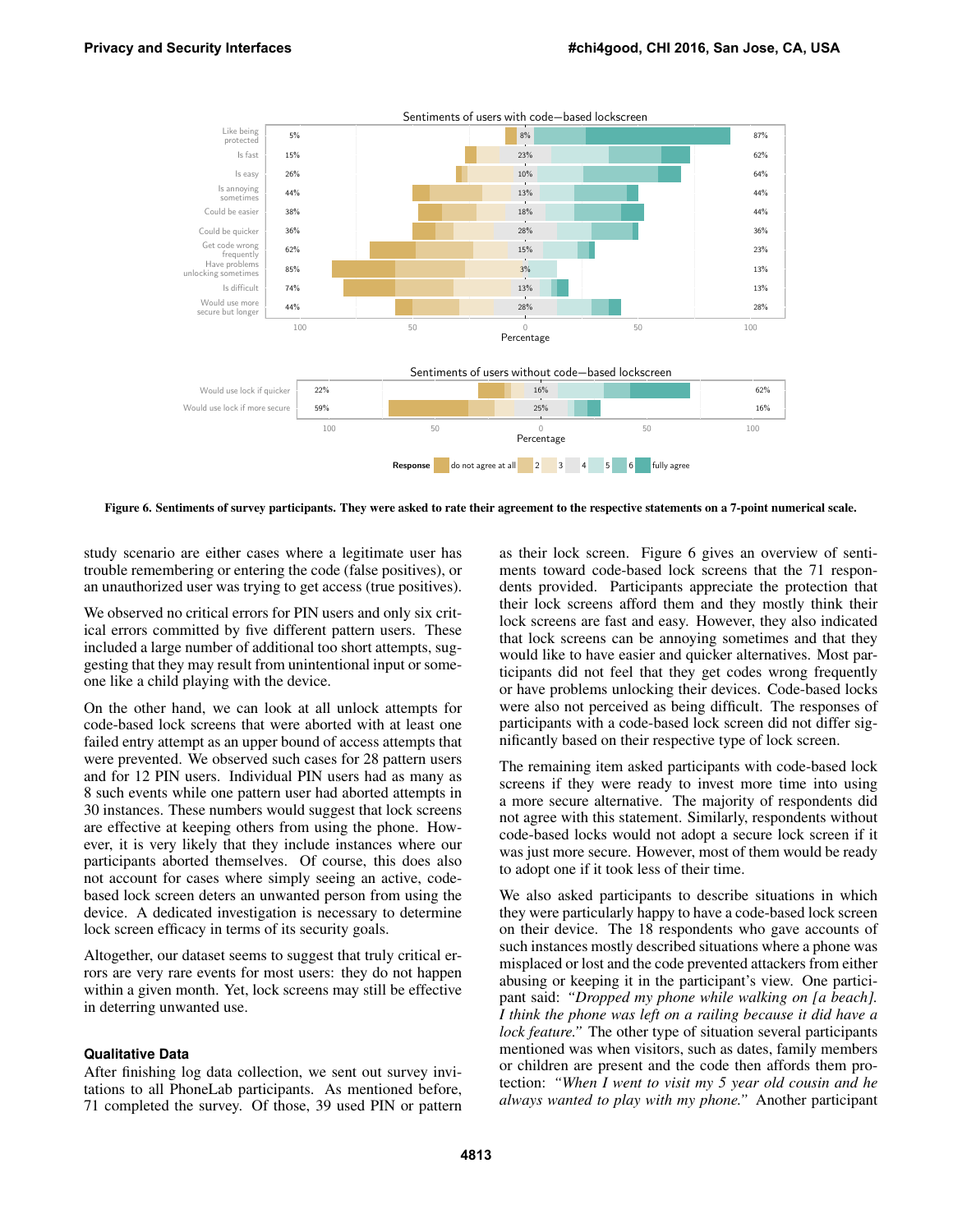put it differently: *"Always [happy to have it]. I just wish it worked properly."* These statements also implicitly communicate the trade-off between security and usability: while the events during which the code protected their device and data are rare, the level of security it affords them is appreciated while the effort is accepted. It could also be that encountering such events is an important precursor or motivating factor for adopting or keeping a code-based lock screen.

Finally, we asked our exit survey respondents to describe situations in which they particularly struggle to unlock their devices. The 32 open-ended responses all describe contexts that can make interacting with mobile devices more difficult in general. These situations involve either being distracted (*"while driving"*), being in a rush (*"when I want to take a video/picture fast"*), having limited dexterity (*"when I have to use my left hand instead of my right hand"*), or when environmental conditions make recognizing touch input difficult (*"rain, sweat"*, *"heat, humidity"*, *"when I have gloves, in winter"*). Two respondents also pointed out limitations of the available user interface. They mentioned that it is difficult to hit the correct keys in difficult lighting conditions (*"when it's bright out"*) and in general (*"I just accidentally hit [numbers] next to the ones I want frequently"*). Another said, *"the last digit of my password and the enter button are in close proximity to each other and I often press enter instead of the digit, which is annoying."*

Therefore, based on respondents' subjective points of view, the potential for improved solutions lies in providing quicker alternatives to users who currently do not have lock screens and improving the performance and UI of existing lock screens in difficult situations and contexts.

## **DISCUSSION**

In this paper, we provided deeper insights into the individual parts of the smartphone unlocking process. Going beyond the insights previous studies have provided, we were able to provide detailed benchmarks for the currently available lock screens on the Android operating system. Overall, the data presented shows that smartphone use in general and unlocking behavior in particular varies widely between and within users. The large ranges of measured data and the corresponding standard deviations, as well as the long tail of the distributions are a testament to that.

However, clear patterns also emerged that show differences based on lock screen type: PIN users interact with their phones for longer, but less frequently. PIN users also need longer to prepare unlocking and successful unlocks take longer, but are also less error-prone. On the opposite end of the spectrum, slide-to-unlock users interact with their phones more frequently but for less time, while also needing very little time to unlock due to the lack of a code. Pattern users appear to be using their phones as frequently as users without a code-based protection and for similar amounts of time. However, they spend about the same overall amount of time unlocking their devices as PIN users because they commit almost six times as many errors.

Thus, looking at our data, it appears that the three most commonly used mechanisms to lock smartphones allow users to make a tradeoff between security and unlocking speed or convenience given their unlock frequency. The subjective views of the unlocking process appear to support this: participants with a code-based lock screen were generally satisfied with their unlocking experience and few considered the process problematic. Participants who do not currently have a codebased lock screen indicated that they would be most motivated to adopt a more secure alternative if it took less time.

We also provided a code-length based model for pattern unlocking that will allow a comparison of the time it takes to unlock given the pattern length. Our data additionally showed that whether or not the lines are visible during pattern entry did not observably influence unlocking time or error rates (though this may be confounded by self-selection bias). Approximations for this were previously only available from lab studies. In addition, a dedicated, more detailed deconstruction of factors influencing the usability of the pattern lock screen could be of interest, as the work of von Zezschwitz *et al.* [\[22\]](#page-11-1) suggests that several other properties of patterns (for example knight-moves or corners) impact security.

Another interesting aspect to note is that most PIN users limited themselves to four digits. The prevalence of PINs of that length in other applications likely influence this. As the relatively small search space for four-digit PINs and the lack of strong rate limiting on Android lock screens are security concerns, future work should look at avenues for improving the security of these users while maintaining acceptable usability. One possibility could be an improved PIN lock screen that uses spaced repetition techniques to effortlessly "teach" users one or two additional digits over time, similar to the approach presented by Schechter and Bonneau [\[16\]](#page-11-8).

In terms of unlocking errors, the users in our dataset seem to be well trained on their chosen locking mechanisms, as relatively few errors were committed, and virtually none could be considered critical. We only observed six attempts that caused the user to wait before attempting further key entries across the one month data collection period. This implies that novel lock screen proposals need to be able to achieve similar error rates in field environments, given the amount of time users are spending unlocking their phones on an average day. Additionally, our analysis demonstrated a potential to reduce the time wasted by pattern users: reducing the number of errors they commit every day could save them up to a fifth of their total daily authentication time.

The qualitative insights we gathered from our participants furthermore provide starting points for improving their experience. One example could be to detect when the phone is held in the less-used hand and then displaying the pattern frame in a smaller space to make it more readily reachable. Another example would be to disable locking after the phone was unlocked once while being in a car or riding a bike. Lastly, improved touch screen hardware could help to improve on environmental influences, such as limited contrast due to ambient lighting conditions or misdetection of touch input from moist hands.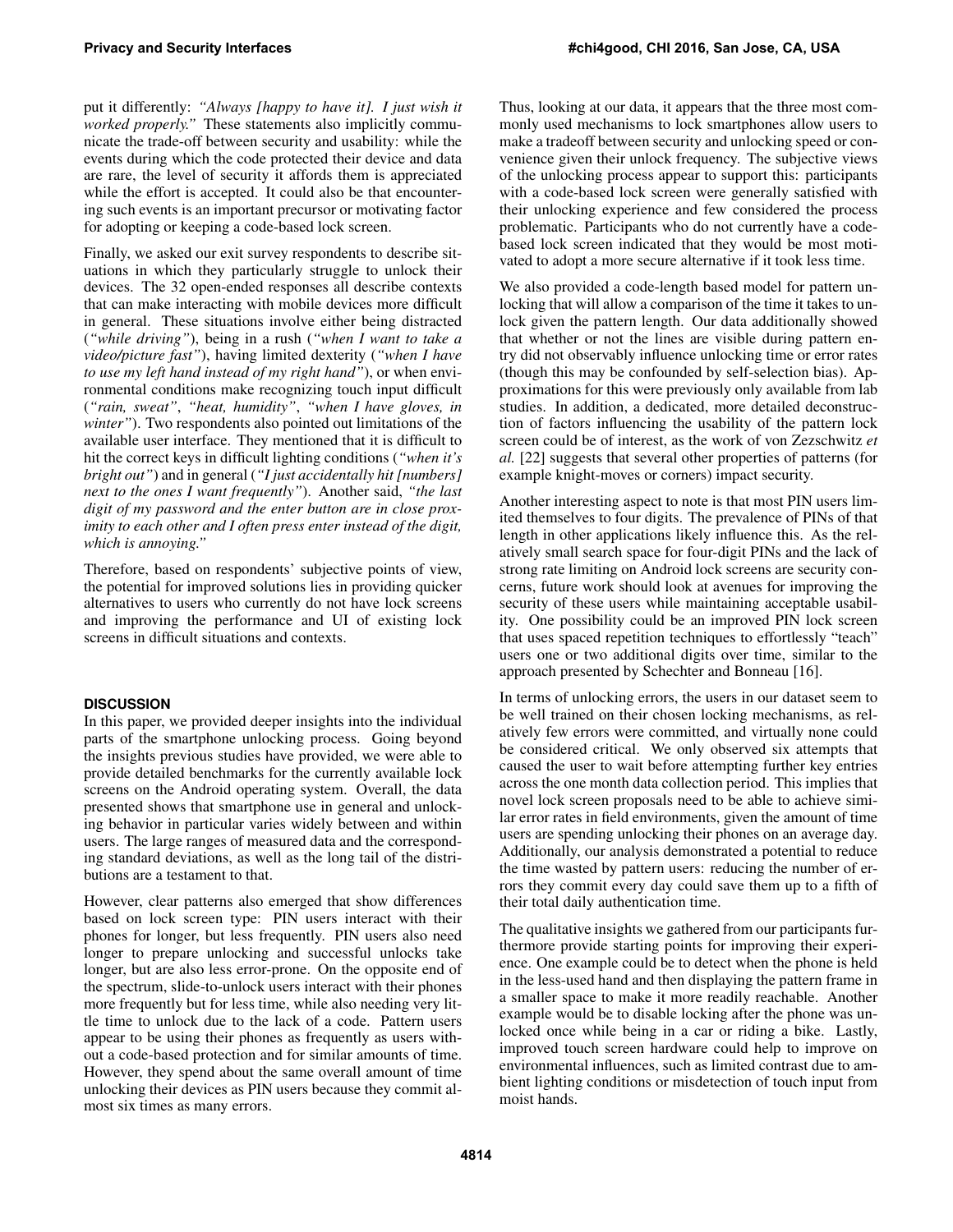Overall, one could argue that the available mechanisms suit the needs of smartphone users. Room for improvement appears to exist for the error rates of pattern users, which could save a considerable portion of their daily unlocking time. Also, the relatively few participants in the long tail of the time spent unlocking distribution could be a worthwhile target for either improved security (better use of the time spent) or usability (reducing the time). Finally, given the overall reluctancy to adopt code-based lock screens that has been observed in this and several other studies to this day, it is unlikely that a novel mechanism needing more time to unlock than the currently available options would see much adoption.

Thus, an important research challenge to tackle is to create novel designs that take less or at most the same amount of time as current methods, while providing protection against some of the threats current methods offer no protection for. At the same time, research on lock screens needs to shift the focus more towards real world usability (authentication time and error rates *in situ*) instead of, for example, mainly aiming to reduce the risk of shoulder surfing. Therefore, using longitudinal field studies to validate proposals seems paramount, as we observed great variance in our baseline data. A possible way forward would be to focus more on understanding what makes current lock screens fast (e. g. other than motor memory), what real-world security problems exist, and with what frequency they occur.

#### **LIMITATIONS**

The data presented in this paper is limited in a few ways. First, due to the non-trivial nature of collecting this data in the field, all our participants came from the PhoneLab panel. The panel is primarily recruited from students and staff of the University of Buffalo and is thus not representative of all smartphone users. Lock screen interactions and subjective views may be different for users not represented by our sample, although there is no indication in previous work that this is a concern for smartphone security.

Furthermore, all participants were using the same type of device, an LG Nexus 5. It is likely that performance of especially the pattern lock can differ based on device size. Also, our data collection was limited to a 30 day interval. Thus, we cannot be sure of the influence of infrequent events – such as travel, mental state, or illness – on the collected data. Last, our insights pertain primarily to the lock screens available on Android 4.4 and the Nexus 5 in July and August 2015. While the previous work by Harbach *et al.* has shown that these are the most used lock screens for Android users, other platforms provide alternatives. For example, Apple's TouchID provides a very fast yet also secure locking mechanism. If it was possible to overcome the restrictions imposed by iOS, repeating this study on Apple devices would certainly be worthwhile. The performance of slide-to-unlock and PIN users likely translates to users of devices of similar size on iOS and Windows, as the user interfaces for unlocking are very similar. However, it is also possible that the groups of users that decide to use different operating systems also exhibit different performance characteristics.

Another limitation concerns accuracy. The accuracy of the timestamps in our log files is limited by the temporal resolution of the AOSP runtime and by its threading and process scheduling. While the logging infrastructure offers timestamps at millisecond resolution, context switches between threads and processes may cause the creation of a log entry to be delayed from the actual user action. By collecting timestamps twice in several parts of the logging instrumentation, we found that context switches occur during the logging of 9.8 % of events and caused an average delay in logging of 494 milliseconds ( $sd = 238$ ,  $Mdn = 496$ <sup> $\ddagger$ </sup>, in similar proportions for all events we collected. This results in events being out of order if they are shorter than the delay, in which case we excluded them from the analysis during preprocessing. If events are longer than the delay, these instances appear to be shorter than they actually were in our data. As the extent of this bias is limited and occurring with similar frequencies for all events and users, we argue that the conclusions we draw are still valid, although reported averages are likely to be about 50 ms briefer than the actual duration of the event.

## **CONCLUSION**

This paper provided the first detailed look at in situ performance of Android lock screen implementations. We believe that we were able to provide a benchmark against which novel mechanisms can be evaluated. Given the preferences our users expressed, it is unlikely that solutions requiring users to spend more time per day unlocking their devices will find significant adoption. Our data also showed potential for improvements that can inspire new solutions.

We were able to show that unlocking itself takes much less time than previously approximated. Our data also suggests that users interacting with their devices more frequently did so for shorter amounts of time and chose a quicker lock screen type. However, overall, both PIN and pattern users spent the same amount of time unlocking their devices on average. Yet, PIN users need more than twice as long before beginning the unlock process, possibly to recall their PIN. We found that users wearing a watch on a regular basis activate their phones less frequently and that using stealth mode does not influence the unlocking time of participants using the pattern lock. We provide a model for the influence of code-length on successful unlock time for the pattern lock screen and show how errors contribute a large amount of overall unlock time for this method. Finally, we found little direct evidence that lock screens prevent someone else from accessing the phone and provided insights into participants' subjective views of the unlocking process.

## **ACKNOWLEDGEMENTS**

We would like to thank the PhoneLab team at University of Buffalo for their support in gathering the data. This work was partly supported by a fellowship within the FITweltweit program of the German Academic Exchange Service (DAAD), as well as by the U.S. National Science Foundation under award CNS-1318680.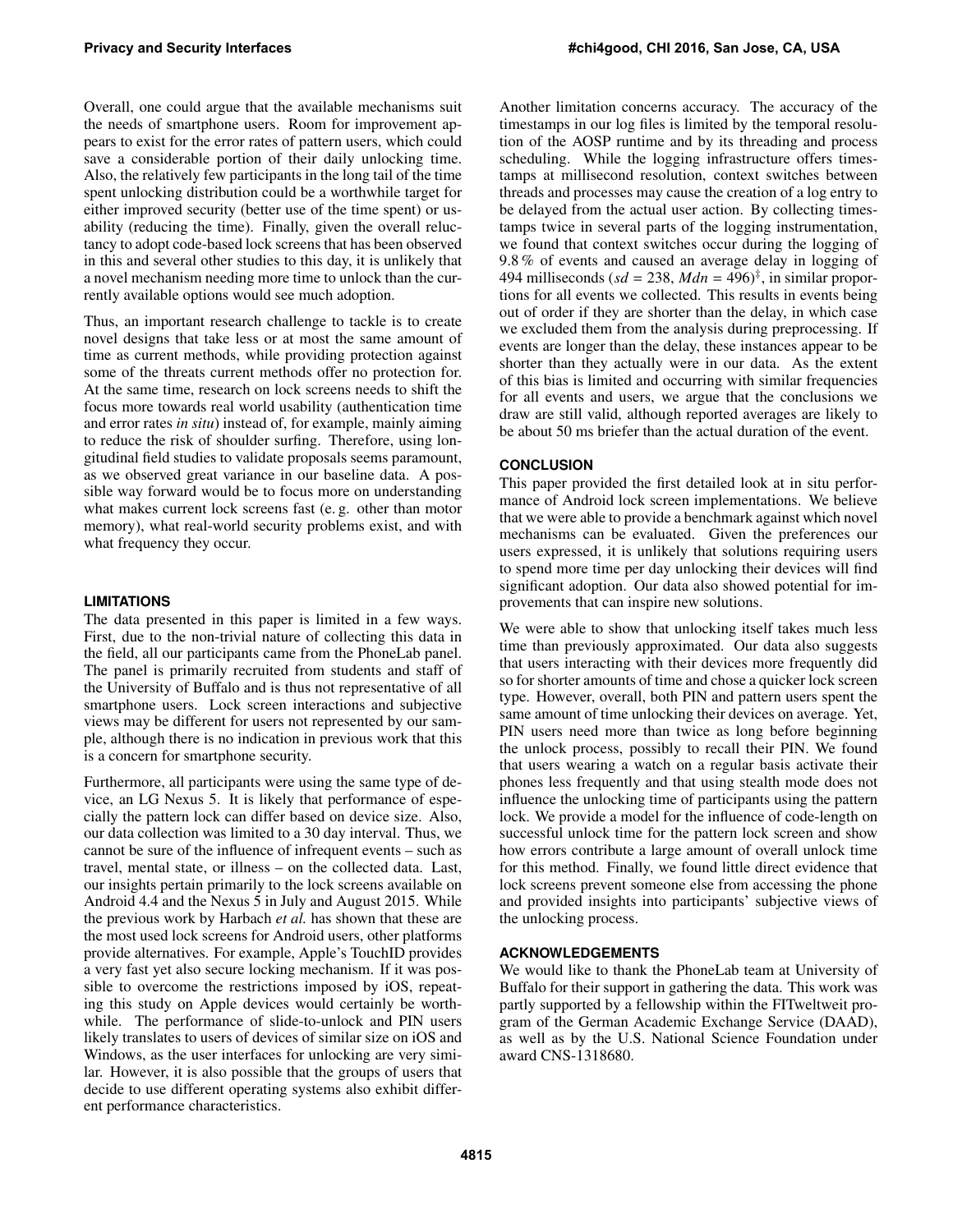## <span id="page-10-1"></span>**REFERENCES**

1. Panagiotis Andriotis, Theo Tryfonas, and George Oikonomou. 2014. Complexity Metrics and User Strength Perceptions of the Pattern-Lock Graphical Authentication Method. In *Proceedings of the Second International Conference on Human Aspects of Information Security, Privacy, and Trust - Volume 8533*. Springer-Verlag New York, Inc., New York, NY, USA, 115–126. DOI:

**[http://dx.doi.org/10.1007/978-3-319-07620-1\\_11](http://dx.doi.org/10.1007/978-3-319-07620-1_11)**

<span id="page-10-2"></span>2. Adam J. Aviv, Katherine Gibson, Evan Mossop, Matt Blaze, and Jonathan M. Smith. 2010. Smudge Attacks on Smartphone Touch Screens. In *Proceedings of the 4th USENIX Conference on Offensive Technologies (WOOT'10)*. USENIX Association, Berkeley, CA, USA, 1–7. **[http:](http://dl.acm.org/citation.cfm?id=1925004.1925009)**

**[//dl.acm.org/citation.cfm?id=1925004.1925009](http://dl.acm.org/citation.cfm?id=1925004.1925009)**

- <span id="page-10-5"></span>3. Adam J. Aviv, Benjamin Sapp, Matt Blaze, and Jonathan M. Smith. 2012. Practicality of Accelerometer Side Channels on Smartphones. In *Proceedings of the 28th Annual Computer Security Applications Conference (ACSAC '12)*. ACM, New York, NY, USA, 41–50. DOI: **<http://dx.doi.org/10.1145/2420950.2420957>**
- <span id="page-10-8"></span>4. Chandrasekhar Bhagavatula, Kevin Iacovino, Su Mon Kywe, Lorrie Faith Cranor, and Blase Ur. 2014. Poster: Usability Analysis of Biometric Authentication Systems on Mobile Phones, In Symposium On Usable Privacy and Security Poster (SOUPS 2014). *SOUPS Poster* (2014).
- <span id="page-10-10"></span>5. Andrea Bianchi, Ian Oakley, Vassilis Kostakos, and Dong Soo Kwon. 2011. The Phone Lock: Audio and Haptic Shoulder-surfing Resistant PIN Entry Methods for Mobile Devices. In *Proceedings of the Fifth International Conference on Tangible, Embedded, and Embodied Interaction (TEI '11)*. ACM, New York, NY, USA, 197–200. DOI:

**<http://dx.doi.org/10.1145/1935701.1935740>**

- <span id="page-10-4"></span>6. Joseph Bonneau, Sören Preibusch, and Ross Anderson. 2012. A Birthday Present Every Eleven Wallets? The Security of Customer-Chosen Banking PINs. In *Financial Cryptography and Data Security*, Angelos D. Keromytis (Ed.). Lecture Notes in Computer Science, Vol. 7397. Springer Berlin Heidelberg, 25–40. DOI: **[http://dx.doi.org/10.1007/978-3-642-32946-3\\_3](http://dx.doi.org/10.1007/978-3-642-32946-3_3)**
- <span id="page-10-9"></span>7. Alexander De Luca, Alina Hang, Frederik Brudy, Christian Lindner, and Heinrich Hussmann. 2012. Touch Me Once and I Know It's You!: Implicit Authentication Based on Touch Screen Patterns. In *Proceedings of the SIGCHI Conference on Human Factors in Computing Systems (CHI '12)*. ACM, New York, NY, USA, 987–996. DOI: **<http://dx.doi.org/10.1145/2207676.2208544>**
- <span id="page-10-6"></span>8. Alexander De Luca, Alina Hang, Emanuel von Zezschwitz, and Heinrich Hussmann. 2015. I Feel Like I'm Taking Selfies All Day!: Towards Understanding

Biometric Authentication on Smartphones. In *Proceedings of the 33rd Annual ACM Conference on Human Factors in Computing Systems (CHI '15)*. ACM, New York, NY, USA, 1411–1414. DOI: **<http://dx.doi.org/10.1145/2702123.2702141>**

- <span id="page-10-14"></span>9. Alexander De Luca, Marian Harbach, Emanuel von Zezschwitz, Max-Emanuel Maurer, Bernhard Ewald Slawik, Heinrich Hussmann, and Matthew Smith. 2014. Now You See Me, Now You Don'T: Protecting Smartphone Authentication from Shoulder Surfers. In *Proceedings of the SIGCHI Conference on Human Factors in Computing Systems (CHI '14)*. ACM, New York, NY, USA, 2937-2946. DOI: **<http://dx.doi.org/10.1145/2556288.2557097>**
- <span id="page-10-0"></span>10. Serge Egelman, Sakshi Jain, Rebecca S. Portnoff, Kerwell Liao, Sunny Consolvo, and David Wagner. 2014. Are You Ready to Lock? Understanding user motivations for smartphone locking behaviors. In *Proceedings of the 2014 ACM SIGSAC Conference on Computer and Communications Security (CCS '14)*. ACM, New York, NY, USA, 750–761. DOI: **<http://dx.doi.org/10.1145/2660267.2660273>**
- <span id="page-10-7"></span>11. Rainhard D. Findling and Rene Mayrhofer. 2013. Towards Secure Personal Device Unlock Using Stereo Camera Pan Shots. In *Computer Aided Systems Theory - EUROCAST 2013*, Roberto Moreno-Daz, Franz Pichler, and Alexis Quesada-Arencibia (Eds.). Lecture Notes in Computer Science, Vol. 8112. Springer Berlin Heidelberg, 417–425. DOI: **[http://dx.doi.org/10.1007/978-3-642-53862-9\\_53](http://dx.doi.org/10.1007/978-3-642-53862-9_53)**
- <span id="page-10-3"></span>12. Marian Harbach, Emanuel von Zezschwitz, Andreas Fichtner, Alexander De Luca, and Matthew Smith. 2014. It's a Hard Lock Life: A Field Study of Smartphone (Un)Locking Behavior and Risk Perception. In *Symposium On Usable Privacy and Security (SOUPS 2014)*. USENIX Association, Menlo Park, CA, 213–230. **[https://www.usenix.org/conference/](https://www.usenix.org/conference/soups2014/proceedings/presentation/harbach) [soups2014/proceedings/presentation/harbach](https://www.usenix.org/conference/soups2014/proceedings/presentation/harbach)**
- <span id="page-10-12"></span>13. Eiji Hayashi, Sauvik Das, Shahriyar Amini, Jason Hong, and Ian Oakley. 2013. CASA: Context-aware Scalable Authentication. In *Proceedings of the Ninth Symposium on Usable Privacy and Security (SOUPS '13)*. ACM, New York, NY, USA, Article 3, 10 pages. DOI: **<http://dx.doi.org/10.1145/2501604.2501607>**
- <span id="page-10-11"></span>14. Sung-Hwan Kim, Jong-Woo Kim, Seon-Yeong Kim, and Hwan-Gue Cho. 2011. A New Shoulder-surfing Resistant Password for Mobile Environments. In *Proceedings of the 5th International Conference on Ubiquitous Information Management and Communication (ICUIMC '11)*. ACM, New York, NY, USA, Article 27, 8 pages. DOI: **<http://dx.doi.org/10.1145/1968613.1968647>**
- <span id="page-10-13"></span>15. Anandatirtha Nandugudi, Anudipa Maiti, Taeyeon Ki, Fatih Bulut, Murat Demirbas, Tevfik Kosar, Chunming Qiao, Steven Y. Ko, and Geoffrey Challen. 2013. PhoneLab: A Large Programmable Smartphone